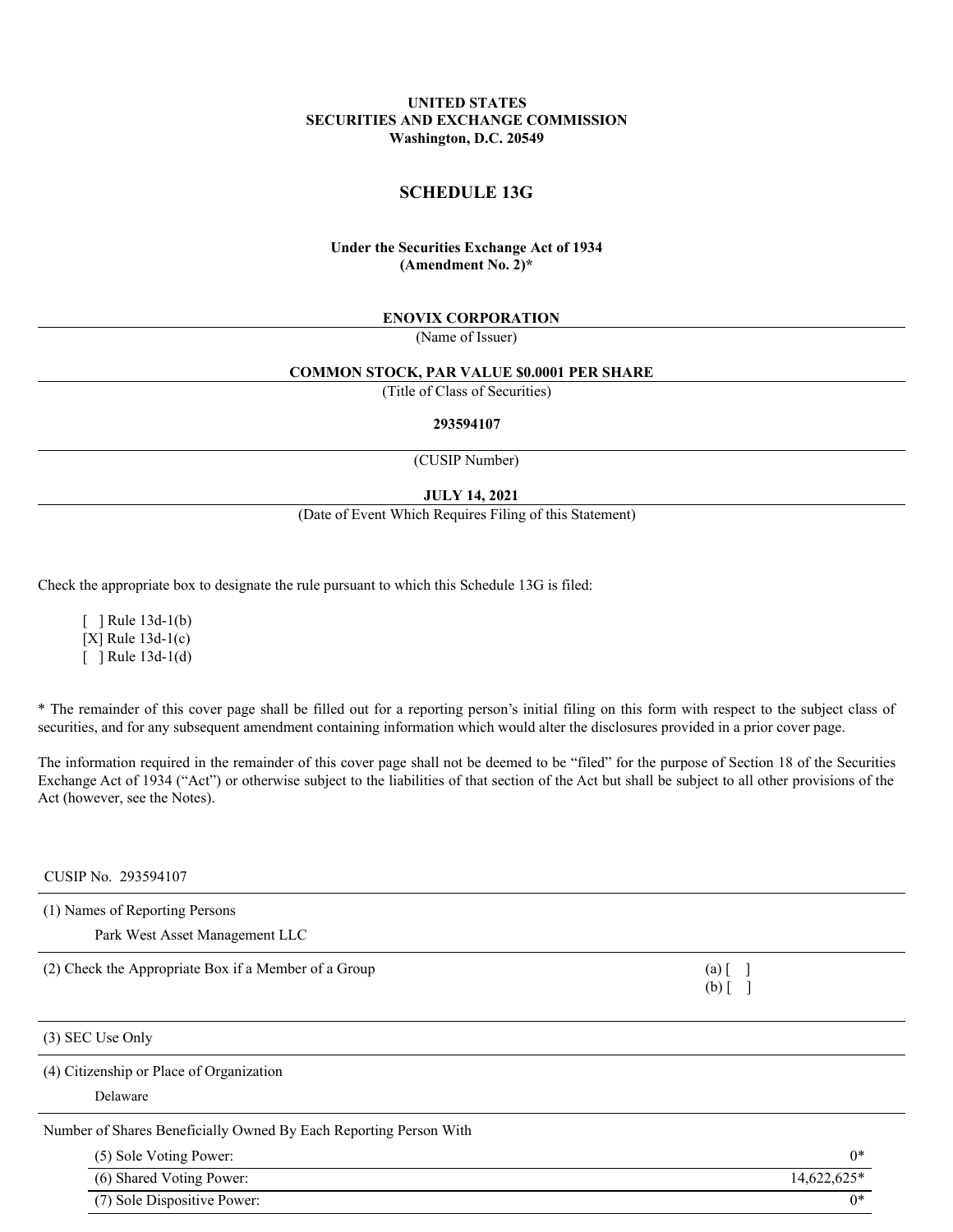| (8) Shared Dispositive Power:                                                             |                         | 14,622,625* |
|-------------------------------------------------------------------------------------------|-------------------------|-------------|
|                                                                                           |                         |             |
| (9) Aggregate Amount Beneficially Owned by Each Reporting Person                          |                         |             |
| 14,622,625*                                                                               |                         |             |
| (10) Check if the Aggregate Amount in Row (9) Excludes Certain Shares (See Instructions): |                         |             |
| $[\ ]$                                                                                    |                         |             |
| (11) Percent of Class Represented by Amount in Row (9)                                    |                         |             |
| $9.9\%*$                                                                                  |                         |             |
|                                                                                           |                         |             |
| (12) Type of Reporting Person                                                             |                         |             |
| IA                                                                                        |                         |             |
| * See Item 4 for additional information.                                                  |                         |             |
|                                                                                           |                         |             |
|                                                                                           |                         |             |
| CUSIP No. 293594107                                                                       |                         |             |
|                                                                                           |                         |             |
| (1) Names of Reporting Persons                                                            |                         |             |
| Park West Investors Master Fund, Limited                                                  |                         |             |
| (2) Check the Appropriate Box if a Member of a Group                                      | $(a)$ [                 |             |
|                                                                                           | $(b)$ [<br>$\mathbf{J}$ |             |
| (3) SEC Use Only                                                                          |                         |             |
|                                                                                           |                         |             |
| (4) Citizenship or Place of Organization                                                  |                         |             |
| Cayman Islands                                                                            |                         |             |
| Number of Shares Beneficially Owned By Each Reporting Person With                         |                         |             |
| (5) Sole Voting Power:                                                                    |                         | $0*$        |
| (6) Shared Voting Power:                                                                  |                         | 13,304,686* |
| (7) Sole Dispositive Power:                                                               |                         | $0*$        |
| (8) Shared Dispositive Power:                                                             |                         | 13,304,686* |
| (9) Aggregate Amount Beneficially Owned by Each Reporting Person                          |                         |             |
| 13,304,686*                                                                               |                         |             |
|                                                                                           |                         |             |
| (10) Check if the Aggregate Amount in Row (9) Excludes Certain Shares (See Instructions): |                         |             |
| $\begin{bmatrix} 1 \end{bmatrix}$                                                         |                         |             |
| (11) Percent of Class Represented by Amount in Row (9)                                    |                         |             |
| $9.0\%*$                                                                                  |                         |             |
| (12) Type of Reporting Person                                                             |                         |             |
| CO                                                                                        |                         |             |
|                                                                                           |                         |             |
| * See Item 4 for additional information.                                                  |                         |             |
|                                                                                           |                         |             |
|                                                                                           |                         |             |
| CUSIP No. 293594107                                                                       |                         |             |
| (1) Names of Reporting Persons                                                            |                         |             |

(2) Check the Appropriate Box if a Member of a Group (a) [ ]

Peter S. Park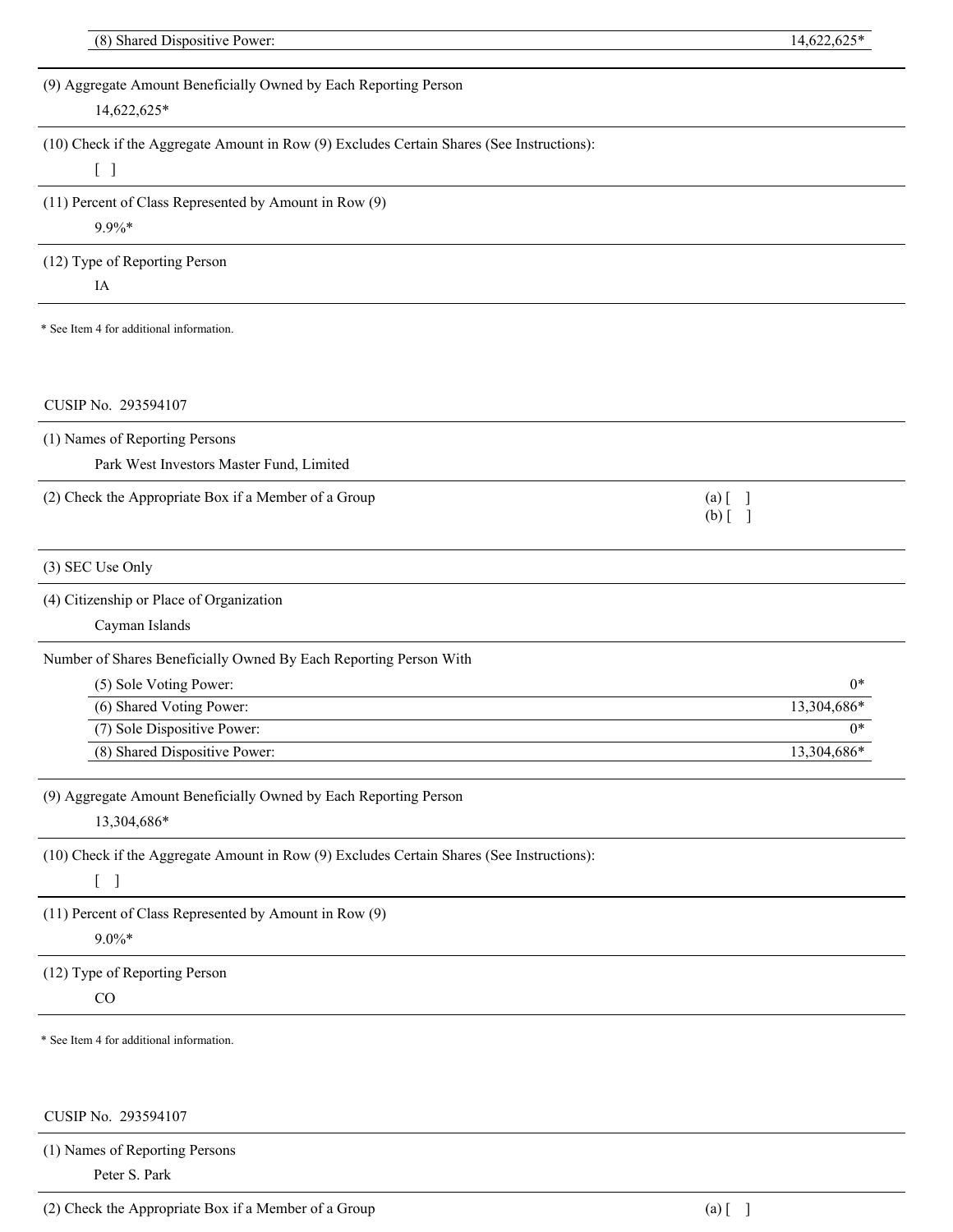(3) SEC Use Only

### (4) Citizenship or Place of Organization

United States of America

#### Number of Shares Beneficially Owned By Each Reporting Person With

| (5) Sole Voting Power:        | $0*$        |
|-------------------------------|-------------|
| (6) Shared Voting Power:      | 14.622.625* |
| (7) Sole Dispositive Power:   | $0*$        |
| (8) Shared Dispositive Power: | 14.622.625* |

### (9) Aggregate Amount Beneficially Owned by Each Reporting Person

14,622,625\*

(10) Check if the Aggregate Amount in Row (9) Excludes Certain Shares (See Instructions):

 $\lceil \; \rceil$ 

# (11) Percent of Class Represented by Amount in Row (9)

9.9%\*

(12) Type of Reporting Person

IN

\* See Item 4 for additional information.

### **Item 1(a). Name Of Issuer:** Enovix Corporation, a Delaware corporation (the "Company")

### **Item 1(b). Address of Issuer's Principal Executive Offices:**

3501 W. Warren Avenue Fremont, CA 94538

### **Item 2(a). Name of Person Filing:**

This report on Schedule 13G (this "Schedule 13G") is being jointly filed by (i) Park West Asset Management LLC, a Delaware limited liability company ("PWAM"), (ii) Park West Investors Master Fund, Limited, a Cayman Islands exempted company ("PWIMF") and (iii) Peter S. Park ("Mr. Park" and, collectively with PWAM and PWIMF, the "Reporting Persons").

### **Item 2(b). Address of Principal Business Office or, if None, Residence:**

The address for the Reporting Persons is: 900 Larkspur Landing Circle, Suite 165, Larkspur, California 94939.

### **Item 2(c). Citizenship:**

PWAM is organized under the laws of the State of Delaware. PWIMF is a Cayman Islands exempted company. Mr. Park is a citizen of the United States.

### **Item 2(d). Title of Class of Securities:**

Common Stock, par value \$0.0001 per share (the "Common Stock").

#### **Item 2(e). CUSIP No.:**

293594107

## Item 3. If This Statement Is Filed Pursuant to §§ 240.13d-1(b) or 240.13d-2(b) or (c), check whether the Person Filing is a: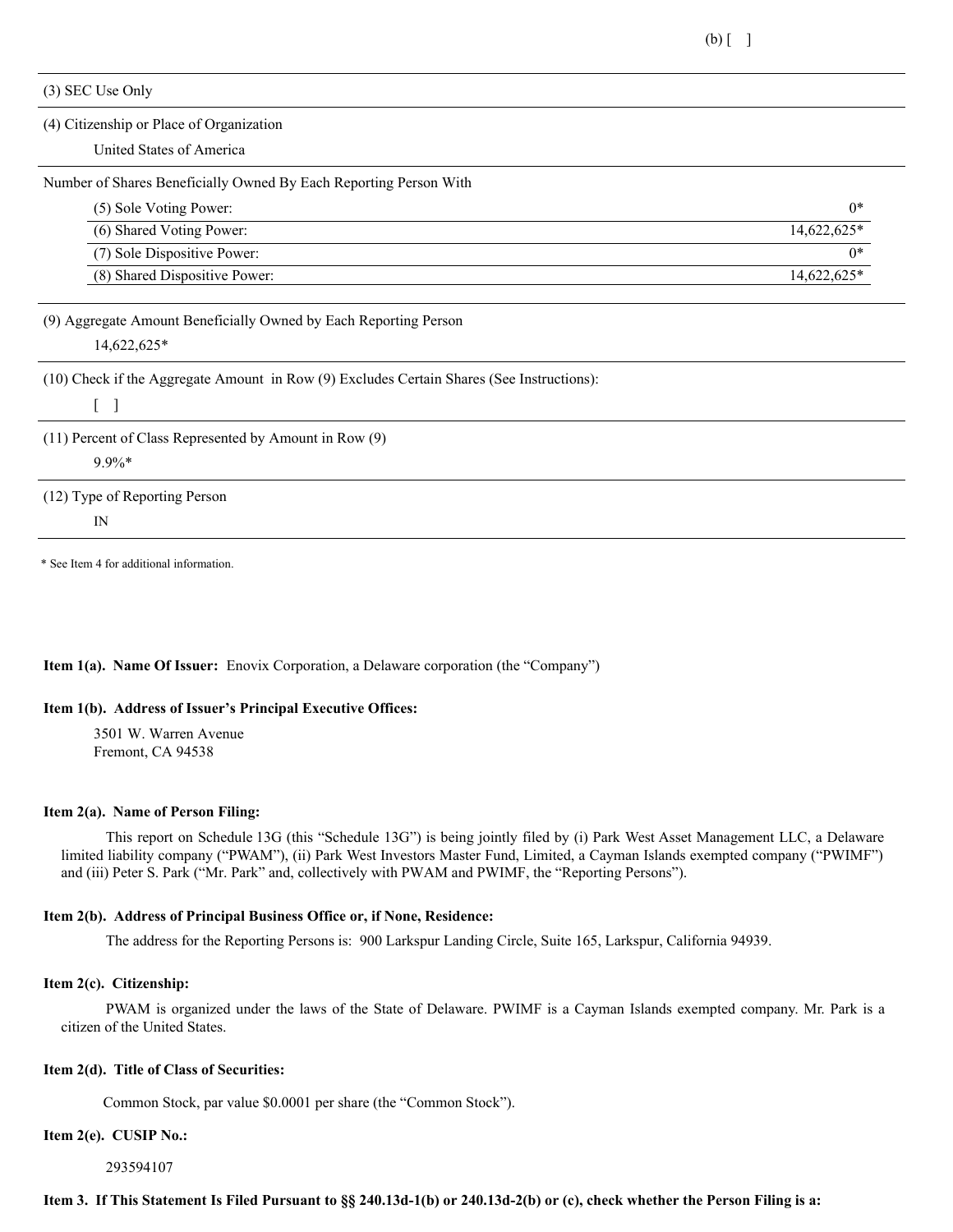### **Item 4. Ownership:**

As reported in the cover pages to this report, the ownership information with respect to each of PWAM and Mr. Park is as follows:

| (a) | <b>Amount Beneficially Owned:</b> |                                                          | 14,622,625* |
|-----|-----------------------------------|----------------------------------------------------------|-------------|
| (b) |                                   | Percent of Class:                                        | $9.9\%*$    |
| (c) |                                   | Number of Shares as to which such person has:            |             |
|     | (i)                               | sole power to vote or to direct the vote:                | $0*$        |
|     | (ii)                              | shared power to vote or to direct the vote:              | 14,622,625* |
|     | (iii)                             | sole power to dispose or to direct the disposition of:   | $0*$        |
|     | (iv)                              | shared power to dispose or to direct the disposition of: | 14,622,625* |

As reported in the cover pages to this report, the ownership information with respect to PWIMF is as follows:

| (a) | Amount Beneficially Owned:                    |                                                          | 13,304,686* |
|-----|-----------------------------------------------|----------------------------------------------------------|-------------|
| (b) | Percent of Class:                             |                                                          | $9.0\%*$    |
| (c) | Number of Shares as to which such person has: |                                                          |             |
|     | (i)                                           | sole power to vote or to direct the vote:                | $0*$        |
|     | (ii)                                          | shared power to vote or to direct the vote:              | 13,304,686* |
|     | (iii)                                         | sole power to dispose or to direct the disposition of:   | $0*$        |
|     | (iv)                                          | shared power to dispose or to direct the disposition of: | 13.304.686* |

\* PWAM is the investment manager to PWIMF and Park West Partners International, Limited, a Cayman Islands exempted company (collectively with PWIMF, the "PW Funds"). Mr. Park, through one or more affiliated entities, is the controlling manager of PWAM.

As of July 14, 2021, the PW Funds held 12,472,625 shares of Common Stock and Warrants to purchase up to 2,150,000 shares of Common Stock. The Warrants contain a provision prohibiting exercise to the extent that the holder, together with its affiliates, would beneficially own in excess of 9.9% of the number of shares of Common Stock outstanding immediately after giving effect to such exercise.

The reported beneficial ownership percentage is based upon 145,245,643 shares of Common Stock issued and outstanding as of July 14, 2021, based on information reported by the Company in its Current Report on Form 8-K filed with the Securities and Exchange Commission on July 19, 2021.

### **Item 5. Ownership of Five Percent or Less of a Class:**

If this statement is being filed to report the fact that as of the date hereof the reporting person has ceased to be the beneficial owner of more than five percent of the class of securities, check the following: [ ]

### **Item 6. Ownership of More Than Five Percent on Behalf of Another Person:**

Not Applicable.

## Item 7. Identification and Classification of the Subsidiary Which Acquired the Security Being Reported on by the Parent Holding **Company or Control Person:**

Not Applicable.

### **Item 8. Identification and Classification of Members of the Group:**

Not Applicable.

### **Item 9. Notice of Dissolution of Group:**